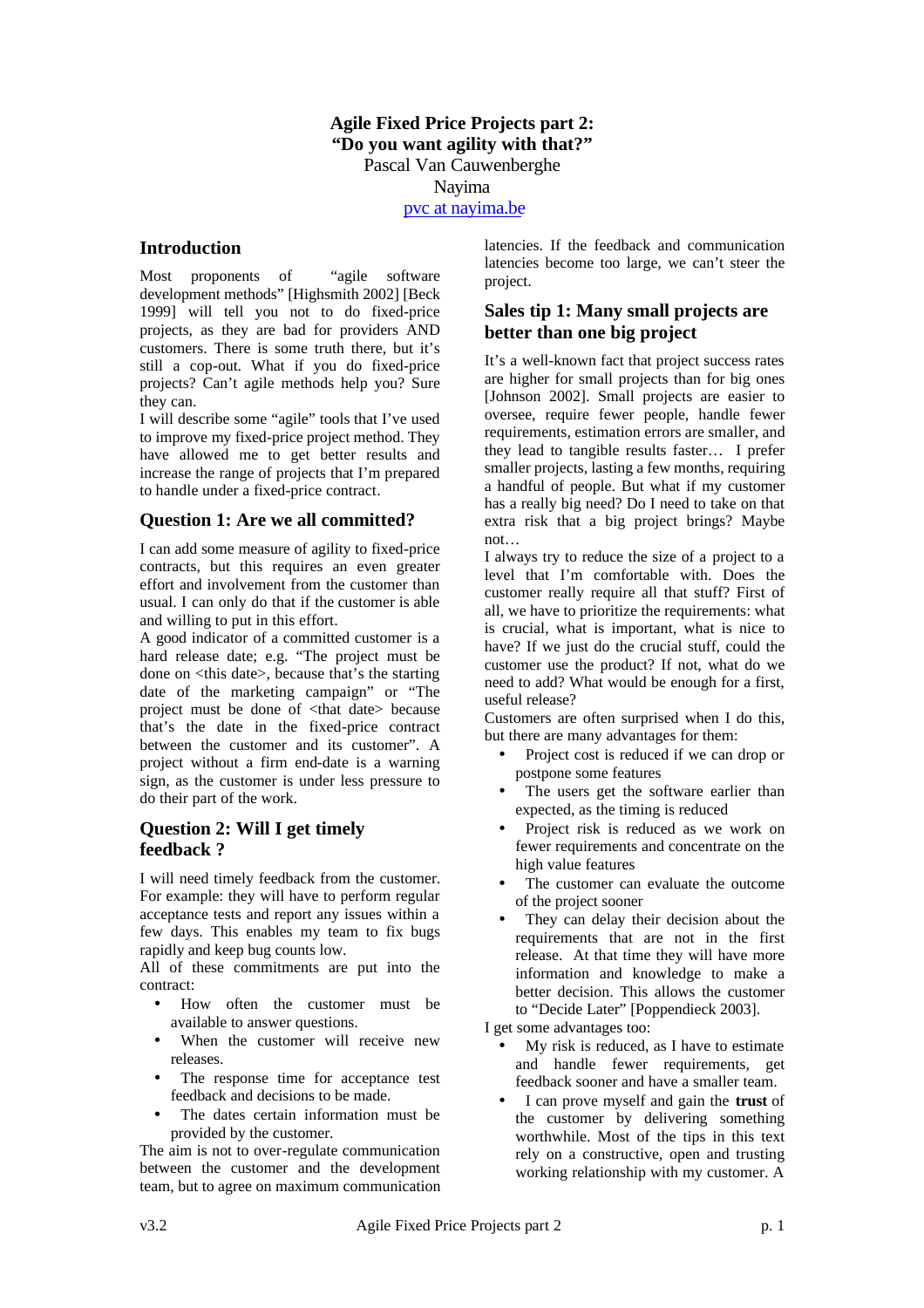first small, successful project is the perfect way of earning that trust and building that relationship.

If it doesn't work out, both parties' loss is small.

I don't want to do projects that are too small, either. Projects of only a few days are very hard to get right, as there's no room for compensating for missed estimates or problems. There is one disadvantage for me: I've just arranged to earn less or have my income delayed. This is the subject of the section "Warning: The money trap".

## **Implementation tip 1: Let the customer sort the requirements**

I've got this long list of requirements in the specification. As described in "Sales tip 1: Many small projects are better than one big project" they have been categorized as crucial, important and nice to have. I'll tackle them in that order. But in what order do I implement the requirements in each category? I let the customer decide.

When the customer and I lay out the project plan, the customer gets to choose the order. It's a simple process: first you do the crucial features. Just ask the customer "which one is the crucialest of them all?" This one goes first. Then the next most crucial requirement, and so on. Then the important stories. How does the customer choose? By comparing the value each requirement will bring. It's usually possible to compare two requirements and decide which one is more important.

Can I always implement stuff in the order that the customer chooses? Aren't there any dependencies, requirements that have to be handled first to reduce risk or dependencies between requirements? Yes, but not many, if you really try to keep each feature independent from the others. In those few cases where there are dependencies or risks, we can increase the feature's priority and adjust the planning accordingly.

There are several advantages to this technique:

- We reduce the risk because the least important requirements are tackled near the end of the project, where there's most schedule pressure.
- The customer can give feedback on the most important features first, when there's most leverage.
- The customer sees value being added to the system from the early stages of the project. They might even be tempted to use the system before it's finished (see "Implementation tip 7: Frequent releases,

incremental delivery"), thereby learning to handle incremental delivery.

This technique is also used in the Extreme Programming "Planning Game" [Beck 1999] and SCRUM's "Product backlog" [Schwaber 2002].

## **Implementation tip 2: Requirements as stories. Don't sweat the details**

**I don't specify each requirement in great detail**. Just enough detail and no more. Don't I need all these details to estimate and plan correctly? Not always. For example, this is from the planning of a fixed-price project: "The user can view 5 types of reports about orders. These are shown in a separate browser window. Cost 10 days. The customer shall specify the parameters, layout and data to be shown before <the latest date implementation of this feature must start>".

How do I know 5 types of reports is enough? That's what's usually required for customers and projects in this domain. How do I know it will cost 10 days, if I don't even know the parameters, layout, data or queries? I know the kinds of reports that are useful in this domain and I've implemented them several times before. From previous projects I know that it typically takes somewhat less than 10 days to complete these reports. Let's estimate 10 days to have some slack.

What do we gain by this technique?

- The specification becomes smaller, easier to write, easier to understand and verify by the customer.
- As there is less work to do on the specification, we can get on to the implementation part earlier and thus deliver value earlier.
- The customer can delay decisions. At that time they will know more and be able to specify more precisely what they need.

This technique only works under the following conditions:

- I have a pretty good idea of what's required without the details
- I have a constructive, trusting working relationship with the customer. I must trust that they will complete the requirements in time and not ask unreasonable requests. I must trust that there will be no problems when it comes to accepting the implementation based on this incomplete specification. The customer must trust me to implement this requirement following the spirit of the contract, not its letter.
- I have some slack to handle unforeseen problems. For example: they really require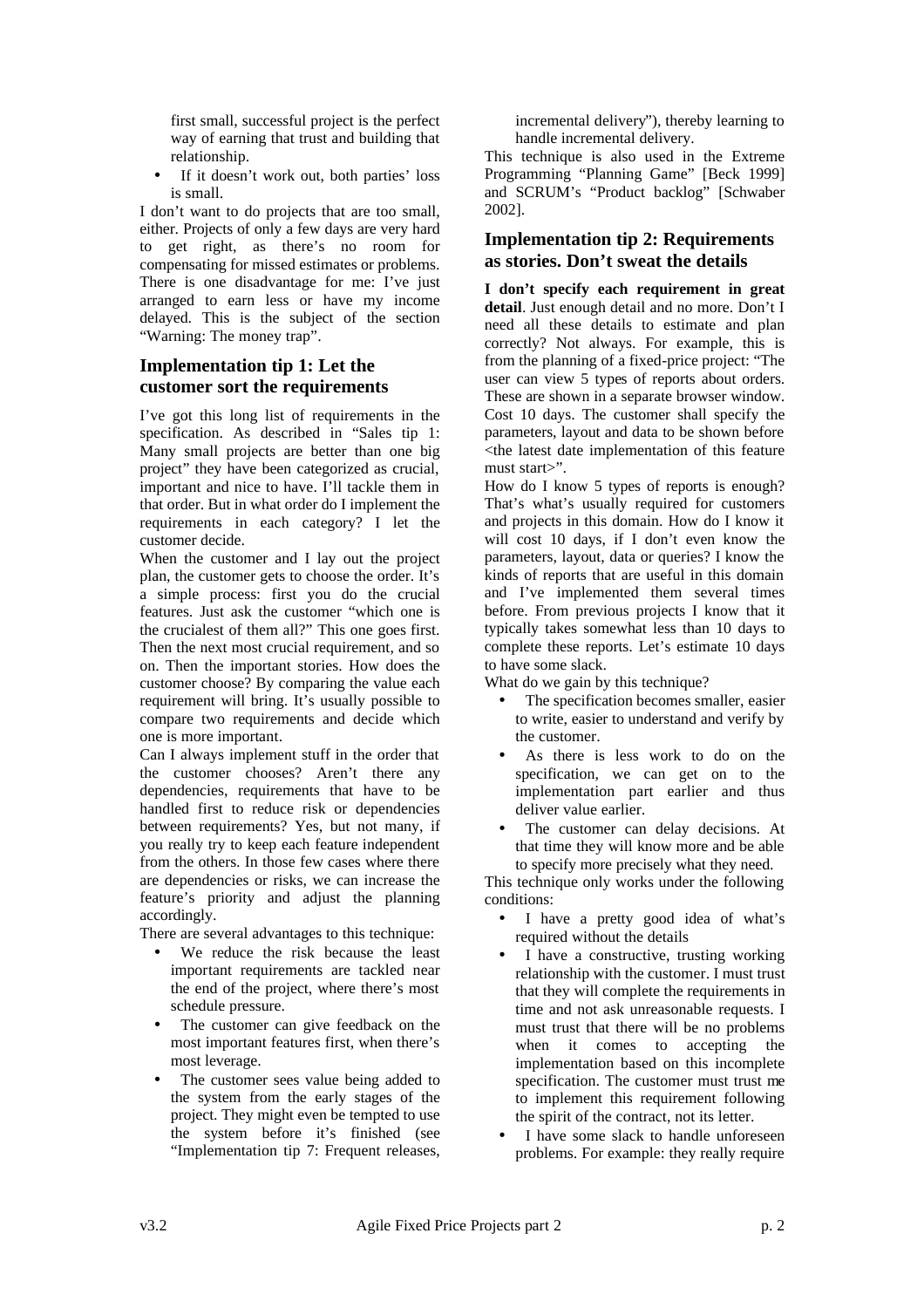6 reports, the queries are unusually complex…

This is the same technique as "User Stories" in Extreme Programming, where requirements are detailed when and if needed.

## **Implementation tip 3: Exchange Requests**

It's clearly not possible to always define the perfect specification before the start of the project: we make mistakes, we forget things, and we learn new knowledge, the environment of the system changes… One way to cope with this is by using "*Change Requests*", a technique to make changes to the specification. Because each change request increases the time and cost of the project, they are best avoided if you want a successful project and a happy customer.

"Exchange Requests" work like this: each time the customer and I need to change the specification, we make a Change Request and estimate its effort (and thus cost). When the customer approves the change request and its estimate, they can add the new features to the project **if they first remove functionality requiring at least the same effort**. We can only remove unimplemented features that the development team is not working on. For example, the customer can add feature X (cost 5 man days) if they first remove features A (cost 3 man days) and B (cost 2 man days).

What are the advantages of this technique?

- We keep the budget and timing constant (by definition). The development team and the customer have the satisfaction of finishing a job on time, on budget.
- We are able to change the specification flexibly to deliver what the customer needs, not necessarily what they asked for. We do not deliver what was specified, but we do (at least) as much work as agreed. If we've revised the specification, the new features were more valuable than the old ones, or the customer wouldn't have swapped them in. This means we deliver something that's at least as valuable than what was agreed.
- We put more thought into changes to the specification: the customer has to think very carefully if the new feature is really worth more than the feature being taken out. Therefore, we expect fewer, but more useful, changes to the project.
- We shorten the feedback loop between functional changes and their effects upon budget and timing, so that they are immediately visible. The customer project manager becomes more responsible for budget and timing.

## **Implementation tip 4: Put dropped requirements into a follow-up project**

There seem to be no disadvantages to the Exchange Requests technique, or are there? What about those requirements that were dropped? What if they were crucial to the project? What if they were useful?

Well, if they're really crucial or useful, the customer will just have to define a follow-up project to implement these features. This is a new project, with a new specification, a new planning (we can reuse the estimates of the features that were dropped) and a new contract. I can implement it as soon as this project is done.

What's the difference with the project that results from change requests? The customer gets the same features; the provider bills the same amount. These are the differences:

- With change requests we have one project that is late and over budget. With exchange requests we have two projects that are on budget and on schedule. I know which one I would rather be the project manager of.
- Unless really crucial requirements have been dropped, the customer can use the software on the date planned.
- Usually, the customer will learn that some of the original requirements were not really crucial and can be dropped altogether after the exchange. Thus, the project is often shorter and less costly with exchange requests than with change requests.

### **Implementation tip 5: Let the customer use the software before the follow-up project**

If there are no crucial requirements to implement, just some useful or "nice to have" requirements, I advise the customer to use the software before defining a follow-up project. They will get lots of useful feedback, which will allow them to define a far better follow-up project. They will add and drop requirements, based on actual use. They will have learned what works and what doesn't.

Sounds perfect, doesn't it? Except for one thing: we've fallen into the "*money trap*".

# **Warning: The money trap**

What is the "*Money Trap*"? Simply put: "Money received now is worth more than money received later." The 100 Euro in my pocket is worth more than the 100 Euro I'll receive in a year. Why? I can invest the 100 Euro in my pocket to bring me some return, say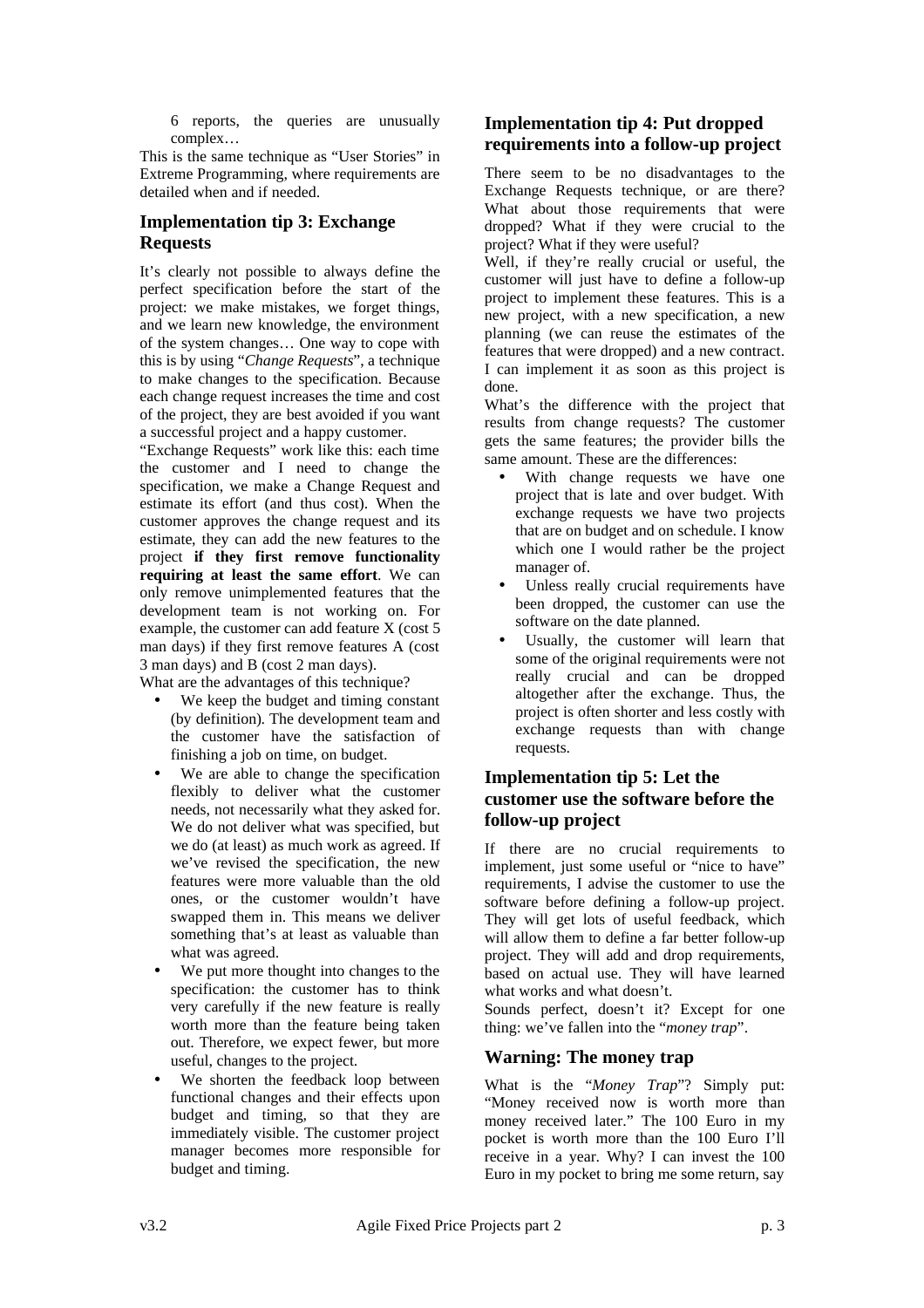6% in a year. Within a year, when I get that 100 Euro, the money I receive now will be worth 106 Euro.

Two of the tips, "Sales tip 1: Many small projects are better than one big project" and "Implementation tip 5: Let the customer use the software before the follow-up project", will delay part of the execution of the project, and therefore its payment. For example, if the customer delays a follow-up project by six months to use the software, I will be worse off, because my income has been delayed for six months. Even worse, the customer might realize that the follow-up project is not really needed! Forget that income.

For the customer it's all benefit: they get to change the specification; they get to drop requirements that are discovered to be unimportant; they can postpone decisions until they have more knowledge and experience; they never pay more than necessary; projects are never late…

All of this makes a happy customer. Happy customers have a habit of awarding projects to providers who make them happy. Forget the small loss you make now, invest in a long-term relationship with your customer.

In my experience, the customer often gets lots of useful ideas for improvement and extension by using the software. Thus, the follow-up project is sometimes larger than it would have been if they hadn't used the software first. So, in the long run I earn more…

**Investing in quality and your relationship with the customer pays off, if you can afford the initial investment.**

## **Implementation tip 6: I'm the onsite customer**

The top three remarks I get about XP are: "It will never work", "It doesn't work with fixedprice contracts" and "**You will never find an onsite customer**". What is an "onsite customer"? They are the interface between the development team and the organisation whose requirements the team is implementing. Someone the developers can ask questions, who can prioritize requirements and make decisions in name of the customer organisation. And they're supposed to be available at all times, hence the "onsite". For the development team, this is an ideal situation: they only have to deal with one person; they can clarify any requirement when needed and ask for business decisions to be made.

Where can you find someone who has the necessary knowledge and authority? Who can spend all their time with the development team? I lack the authority and some knowledge, but I have to spend time with the team anyway, so in most cases **I will have to do**. I know the domain, I have the experience and I've gained a lot of information about the customer during the sales and specification process. I expect to be able to answer most of the developers' questions. I've already prioritized the requirements with the customer, so that should not be a problem. I expect to be able to take many decisions, as I've agreed most of these issues with the customer beforehand. And if I'm unable to answer the question or take a decision, I can always ask the real customer.

Thus, we get a situation where both the developers and the customer can work effectively:

- The specification doesn't have to be very detailed (see "Implementation tip 2: Requirements as stories. Don't sweat the details") and thus easier to create and to understand.
- Most of the team's questions get answered quickly. Most of the decisions get taken quickly. Some are deferred.
- The customer doesn't have to be available all the time. They do have to be available regularly to answer my questions or take some decisions.

I can only do this if I have the necessary knowledge and experience of the domain and of this particular customer. **The most important thing is to know when I don't know** the answer or can't take a decision. Better to take some time deferring to the customer than losing the team's time by sending them on the wrong path.

## **Implementation tip 7: Frequent releases, incremental delivery**

I like to release the software often. Typically the software will be released once per week to the customer project manager, as agreed during the sales process. The team gives a demonstration of the new features; the customer uses these releases to do acceptance testing; the customer gives feedback within a defined delay; the team acts upon this feedback before implementing other features. What are the advantages of releasing so often?

- The development team gets the hang of releasing the software, with all the messy stuff related to installation, database upgrades, backward compatibility
- The development focuses on delivering high quality complete features. Each time the customer accepts a feature the team gets a little buzz of satisfaction.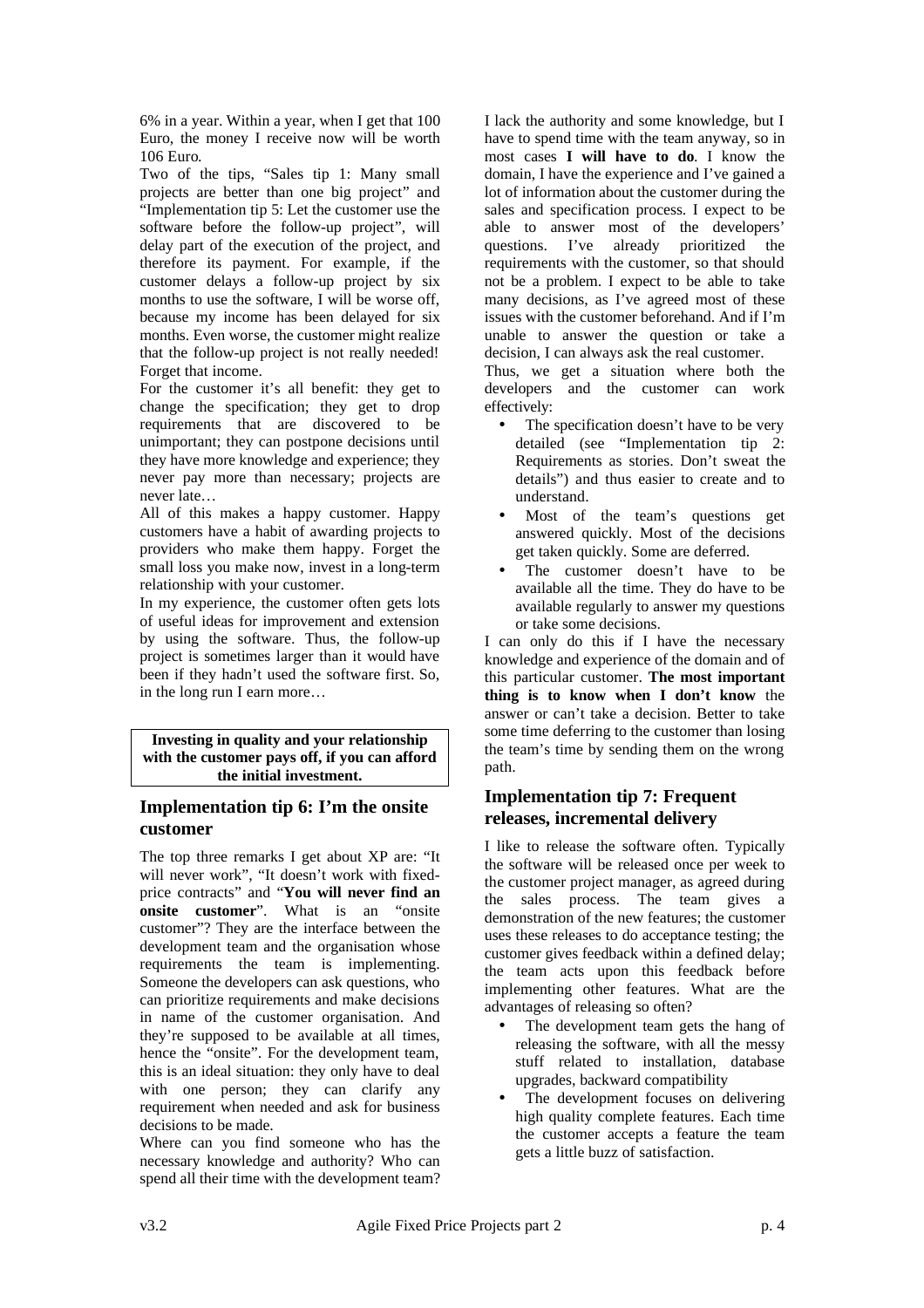- The customer can test and accept features incrementally. Each week, some new features are available for testing. All the testing work (and its valuable feedback) is not delayed until the end of the project.
- The customer can give useful feedback from the beginning of the project. They learn a lot from seeing and using the actual product. This knowledge can be used to improve the rest of the project.
- The customer has a real sense of progress.
- The finished features you put into your "burndown chart" are accepted by the customer. They therefore better reflect the amount of work done.

I divide the whole project in 1-month increments. I try to define each of these increments so that it delivers some coherent functionality, organised around some "theme". The project is not complete until all the increments have been delivered ("waterfall" style), but this technique helps the customer to learn to handle incremental development. After a while, as the features and the increments roll in regularly, the customer gets more confidence in the provider and the process.

During their testing they will often discover that these increments are good enough and complete enough to be used by end-users. Thus, they might suggest using the increments. This enables them to get the value of their system earlier than expected. On the next project, they will demand incremental delivery.

## **Implementation tip 8: Looking back to learn**

After each project, we need to take some time to look back, to learn lessons and to prepare for the following project. Project Retrospectives [Kerth 2001] provide a useful format to learn from our experiences.

This is also the time to compare the estimates to the actual time, so that we can improve the accuracy of our estimates.

If we've encountered some new risks and handled them, we should preserve this useful knowledge.

## **What's the cost of this extra agility?**

Under a fixed-price contract, the customer has the security that price, timing and scope are fixed. With the agile techniques described in this article they gain even more advantages: they get value sooner from their system, they can delay some decisions, they see progress (or lack thereof) sooner and clearer and they can flexibly adapt the requirements. What more could they ask for?

Of course, there's this one universal rule "There is no such thing as a free lunch". What's the price and who pays it?

- The customer must spend more effort and time on the project: they must test the features regularly and give timely feedback; they must be available to answer the questions of the team and take decisions in the shortest delay possible; they must actively participate in the follow-up and management of the project.
- The project manager is even more involved than usual: being an onsite customer is hard work; the frequent releases must be carefully reviewed and followed up with the customer; the planning must be updated when exchange requests are included.
- The most important requirement is that there is a constructive, honest and trusting working relationship between customer and provider. It takes a lot of time and effort to build up this relationship: trust must be earned. The best way the provider can earn this trust is to be honest and deliver upon their promises.

Strangely enough, few customers are prepared to put this amount of work into their important projects. They think they can let the provider do most of the work. It should be clear that a software project can only succeed if both parties do their part of the job. If the customer is not willing to spend the effort, I'm not willing to risk failure by accepting the project.

Many of the techniques are about handling risk, instead of avoiding it. This requires a leap of faith from the customer who is used to the classical project management techniques. Customer and provider must trust each other and work together to be able to handle and respond to risk. The best way to earn this trust and cooperation is to deliver successfully and increase the customer's involvement gradually.

# **Thinking about project management**

Many of the situations that I've described have the form "*If you do X it will bring benefit in the short term but has disadvantages in the longer term*" (for example the use of "Change Requests") or "*If you do Y you will see negative effects in the short term and positive effects in the longer term*" (for example "Implementation tip 5: Let the customer use the software before the follow-up project"). These forms will sound very familiar to those who practice "**Systems Thinking**" [Weinberg 1997] [Senge 1990].

Experience and examining these situations as systems has taught me that it's important to act upon the causes of problems in such a way that the long-term effects are positive. I'm not just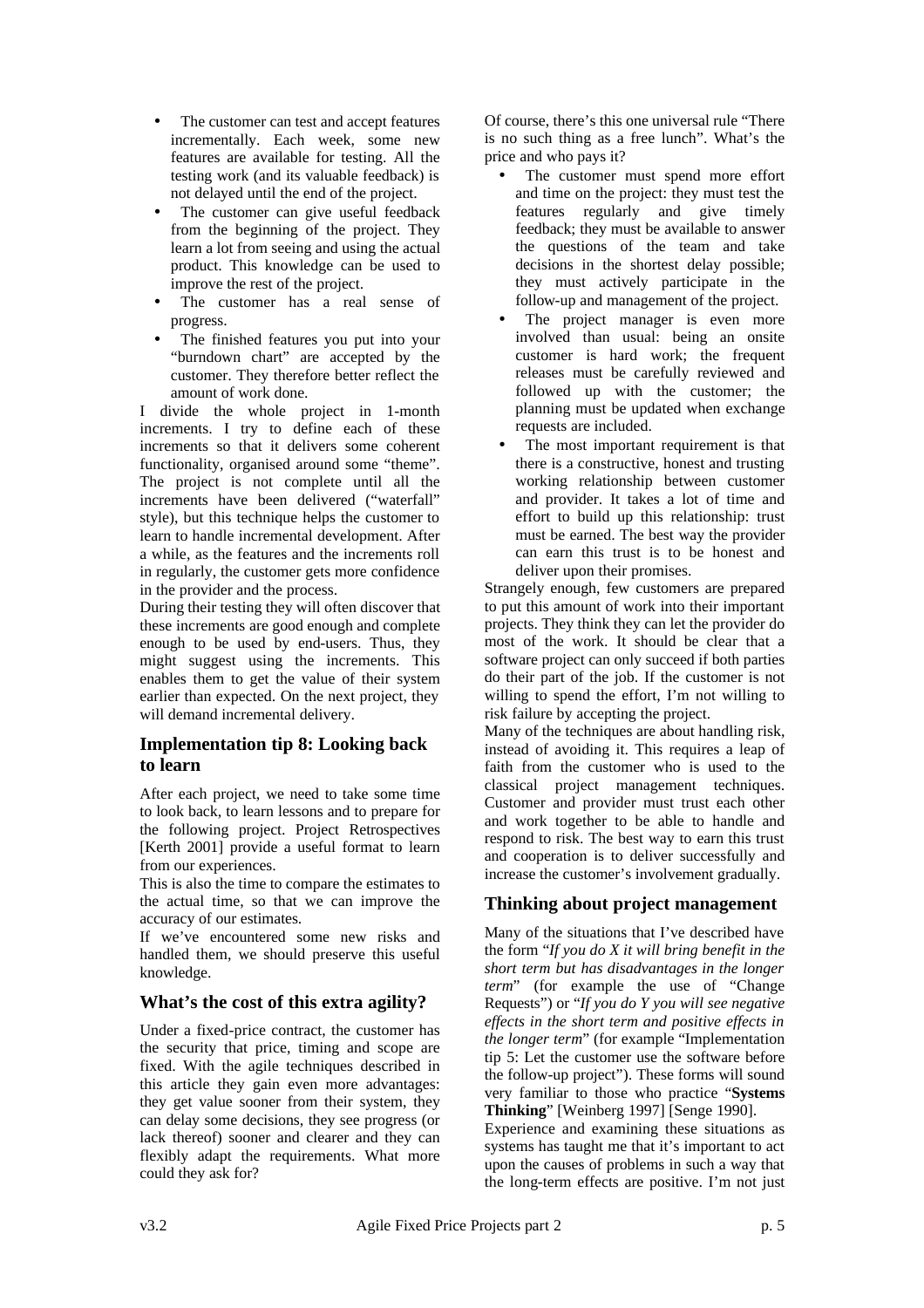doing this project, but will be doing many more. For example: I can drive my team really hard and exhaust them to deliver on the current project. But then they'll be in no shape to deliver the next one. By winning some time on this project, I lose more time on the following project.

The tricky problem is that it's hard to "do the right thing" when I'm under pressure to deliver. I'm always tempted to take the shortcut, to do what brings me the short-term gain, to fix the symptom without fixing the cause. The way I counteract this, is to impose "rules" upon myself.

#### **Them's the rules**

I have described some of the rules I use on fixed-price projects. These force me to work so that I attack causes and not symptoms of problems; they force me to work towards the long-term good of my team, my customer and myself. When under stress, I follow the rules, which avoids the temptation to sub-optimize for the short term.

All of these rules are guided by some "metarules".

Always keep the goal in mind: delivering value for the customer

Everything we do, every decision we take must have this one goal in mind. We do whatever we need to do, within the constraints of the other rules, to reach our goal. The task of the project manager is to ensure that the team never loses sight of its goal.

Choose the rules that fit the game

We have seen rules for fixed-price projects; some only apply on agile projects. Applying rules (for example those from "Extreme Programming") where they don't fit doesn't help me, it will harm me. I choose and tailor the rules to the domain, the customer, the team, the technology, and the environment…

The rules are the rules. You don't play the game, unless you accept the rules.

I'm strict about these rules: if you want to play in or with my team, you have to follow the rules. If the customer can't or doesn't want to follow the rules, we don't do the project. If a team member doesn't follow the rules, they're off the team.

Rules can be broken if that's the only way to solve a problem.

Sometimes I have to be a bit flexible and bend the rules. I only do this if this is the only way we have to solve a problem and if, after examining the situation, we agree that this will help us to reach our goal. For example: one of my rules is "No overtime", because I know the negative effects it has on productivity. I'm quite willing to break this rule and work two hours longer to finish something or to meet some deadline. If that's not enough we have to look at another way to solve our schedule problem: more overtime will not fix the cause of the schedule slip but it will lower team productivity.

Every rule can be changed, but not during a project.

No rule is perfect. Some rules become obsolete, others must be updated, and new rules are learned. The rules should capture the knowledge you gain. But I can't run a project if the rules change out from under me or if there's constant discussion about the rules. Regularly scheduled reviews (like the project retrospectives described in "Implementation tip 8: Looking back to learn") are the ideal moment to evaluate and update the rules.

Be honest with the customer, with the team, with myself.

Honesty is the best and easiest strategy in the long run. If I have a problem, I shouldn't hide it, but solve it. I can only solve the problem if I know and admit I have one. Hiding problems from the customer or the team doesn't work: they find out eventually, most likely when the product must be released. Why not ask for their help in solving the problem?

## **Why would I want to do fixed-price projects?**

We've seen all the advantages fixed-price projects can bring to my customers, at least if they and my team implement the project correctly. What's in it for me, except all this hard and risky work?

- Because of the fixed schedule I can more easily plan different projects: if I know project A will run from January 15<sup>th</sup> to August  $20^{th}$ , I know that I can commit my team to implement project B from August  $25<sup>th</sup>$  on (taking some time off between projects for the end of project party and the retrospective).
- Because of the fixed schedule, my costs are predictable.
- Because of the fixed budgets my income is predictable.
- Some customers are more likely to do the hard work of thinking about their real requirements and taking the tough